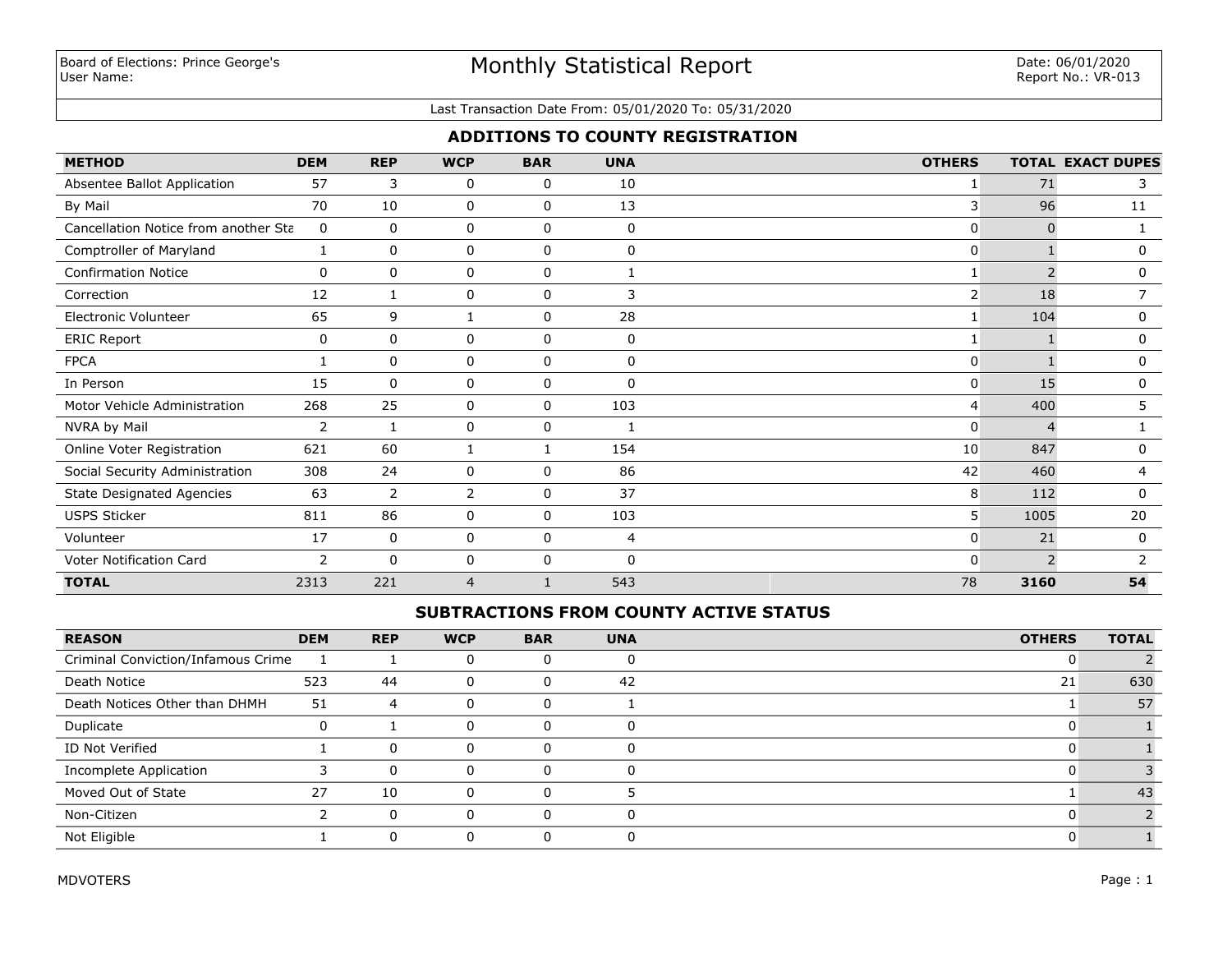Monthly Statistical Report Last Transaction Date From: 05/01/2020 To: 05/31/2020 Board of Elections: Prince George's User Name: Date: 06/01/2020 Report No.: VR-013 Voter Request 2 0 0 0 1 0 3 **TOTAL** 2162 243 0 0 224 43 **2672** County Transfer Out  $-1551$   $-183$  0 0  $-175$  -20  $-1929$ Duplicate/Merged 0 0 0 0 0 0 0

## **AFFILIATION CHANGES**

| <b>CHANGE</b> | <b>DEM</b> | <b>REP</b> | <b>WCP</b> | <b>BAR</b> | <b>UNA</b> | <b>OTHERS</b> | <b>TOTAL</b> |
|---------------|------------|------------|------------|------------|------------|---------------|--------------|
| From          | 398        | 155        |            |            | 619        | 113           | 1285         |
| To            | 687        | 146        |            |            | 307        | 135           | 1285         |
| <b>TOTAL</b>  | 289        | --         |            |            | $-312$     | $\sim$<br>22  |              |

## **CURRENT ACTIVE REGISTRATION**

| <b>ACTIVITY</b>              | <b>DEM</b> | <b>REP</b> | <b>WCP</b> | <b>BAR</b> | <b>UNA</b> | <b>OTHERS</b> | <b>TOTAL</b> |
|------------------------------|------------|------------|------------|------------|------------|---------------|--------------|
| <b>BEGINNING OF REPORT</b>   | 467328     | 39562      | 4          | 101        | 76556      | 13533         | 597084       |
| ADDITIONS $(+)$              | 2313       | 221        | 4          |            | 543        | 78            | 3160         |
| REINSTATED (+)               | 76         |            |            |            | 16         | 0             | 101          |
| CANCELLED (-)                | -556       | -56        | 0          | 0          | -48        | $-22$         | $-682$       |
| COUNTY TRANSFER OUT (-)      | $-1551$    | $-183$     | 0          | 0          | $-175$     | $-20$         | $-1929$      |
| AFFILIATION CHANGES (+ OR -) | 289        | -9         |            |            | $-312$     | 22            | $\Omega$     |
| * INACTIVATED (-)            | $-51$      | $-4$       | 0          | $\Omega$   | $-1$       | $-1$          | $-57$        |
| * REACTIVATED (+)            | 171        | 4          | 0          | 0          | 18         |               | 198          |
| <b>END OF REPORT TOTALS</b>  | 468019     | 39542      | 14         | 108        | 76597      | 13595         | 597875       |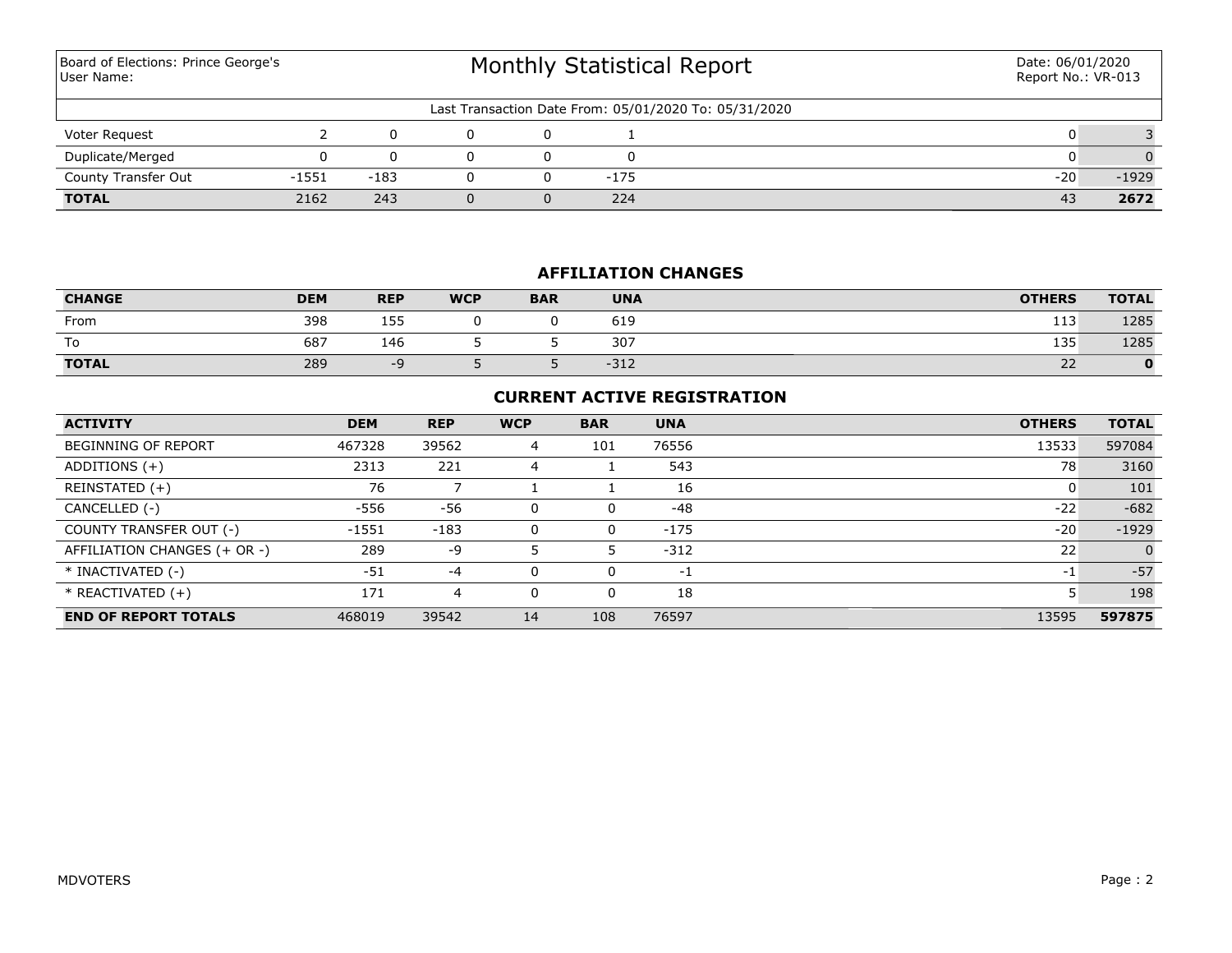#### Last Transaction Date From: 05/01/2020 To: 05/31/2020

#### **INACTIVE REGISTRATION**

#### **SUBTRACTIONS FROM COUNTY INACTIVE STATUS**

| <b>REASON</b>                    | <b>DEM</b>     | <b>REP</b>     | <b>WCP</b>   | <b>BAR</b>   | <b>UNA</b>     | <b>OTHERS</b> | <b>TOTAL</b>   |
|----------------------------------|----------------|----------------|--------------|--------------|----------------|---------------|----------------|
| Absentee Ballot Application      | 11             | 0              | 0            | 0            | 0              | 1             | 12             |
| By Mail                          | 10             | 0              | 0            | 0            | 0              | 0             | 10             |
| Comptroller of Maryland          | $\overline{2}$ | 0              | 0            | 0            | 0              | 0             | $\overline{2}$ |
| <b>Confirmation Notice</b>       | 6              |                | 0            | 0            | 2              | 0             | 9              |
| Death Notice                     | 13             |                | 0            | 0            | 0              | 1             | 15             |
| Electronic Volunteer             | 3              | 0              | 0            | 0            | $\overline{2}$ | 0             | 5              |
| ID Not Verified                  |                | 0              | 0            | 0            | 0              | 0             | $\mathbf 1$    |
| In Person                        | 4              | 0              | 0            | 0            | 0              | 0             | $\overline{4}$ |
| Motor Vehicle Administration     | 59             | 0              | 0            | $\mathbf 0$  | 7              | 0             | 66             |
| Moved Out of State               | 8              | 0              | 0            | 0            | 3              | 0             | $11\,$         |
| Online Voter Registration        | 64             | 2              | 0            | 0            | 9              | 1             | 76             |
| <b>State Designated Agencies</b> | 14             | 0              | 0            | 0            | 0              | 0             | 14             |
| Voter Request                    | 0              |                | 0            | 0            | 0              | 0             | $\mathbf{1}$   |
| Duplicate/Merged                 | 0              | 0              | 0            | 0            | 0              | 0             | $\mathbf 0$    |
| County Transfer Out              | $-21$          | $-2$           | 0            | 0            | -5             | 0             | $-28$          |
| <b>TOTAL</b>                     | 216            | $\overline{7}$ | $\mathbf{0}$ | $\mathbf{0}$ | 28             | 3             | 254            |

#### **CURRENT INACTIVE REGISTRATION**

| <b>ACTIVITY</b>              | <b>DEM</b> | <b>REP</b>  | <b>WCP</b> | <b>BAR</b> | <b>UNA</b> | <b>OTHERS</b> | <b>TOTAL</b> |
|------------------------------|------------|-------------|------------|------------|------------|---------------|--------------|
| <b>BEGINNING OF REPORT</b>   | 22921      | 2722        |            |            | 5803       | 737           | 32184        |
| $*$ INACTIVATED $(+)$        | 51         | 4           |            |            |            |               | 57           |
| *REACTIVATED (-)             | $-173$     | -3          |            |            | $-20$      | $-2$          | $-198$       |
| COUNTY TRANSFER OUT (-)      | $-21$      | $-2$        |            |            | -5         |               | $-28$        |
| AFFILIATION CHANGES (+ OR -) |            | 0           |            |            | 0          |               | $\Omega$     |
| CANCELLED FROM INACTIVE (-)  | -38        | -6          |            |            | $-3$       | -3            | $-50$        |
| PENDING FROM INACTIVE (-)    | нf         | $\mathbf 0$ |            |            | 0          |               | -1           |
| <b>TOTAL INACTIVE</b>        | 22739      | 2715        |            |            | 5776       | 733           | 31964        |

## **TOTAL REGISTRATION RECORDS**